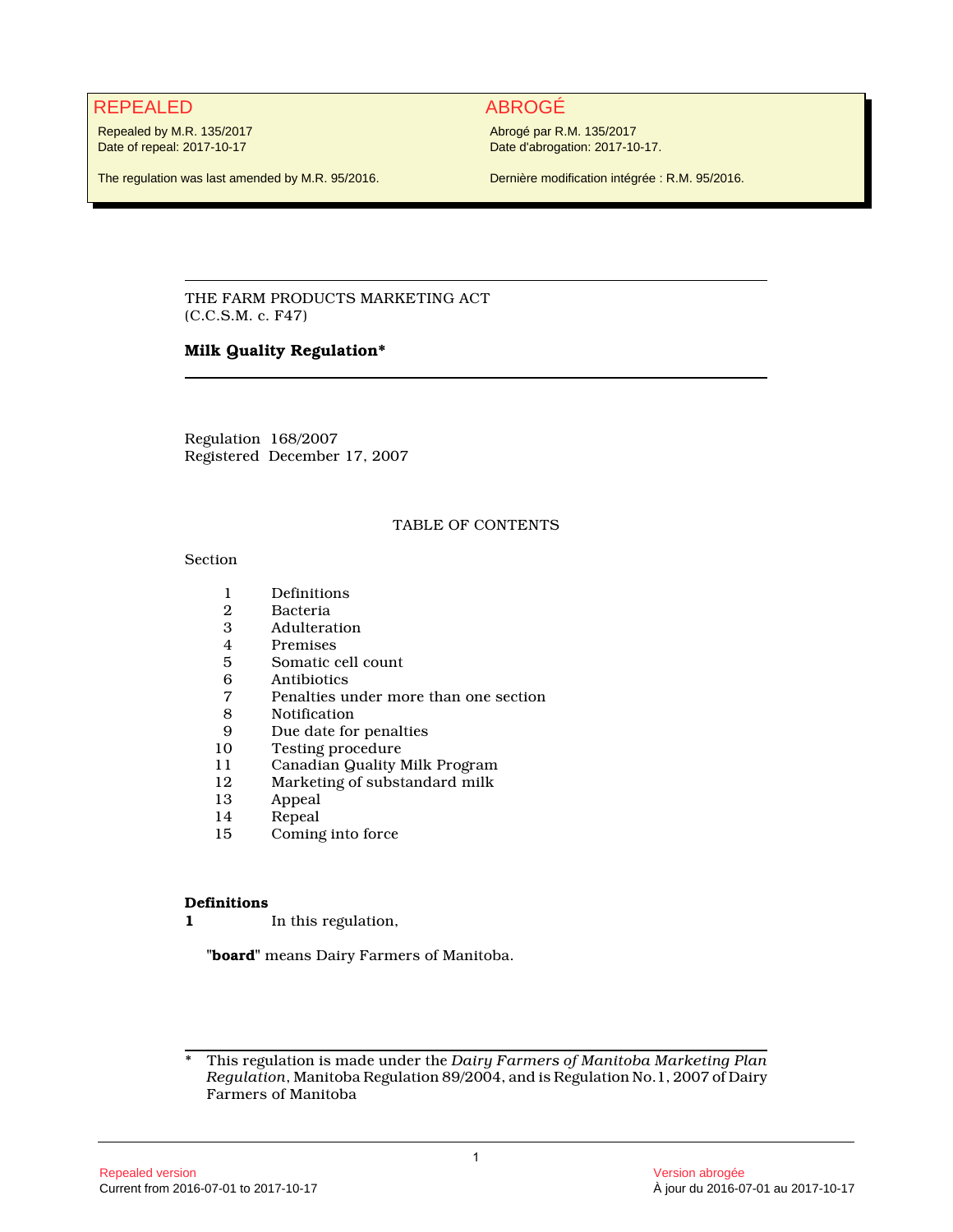**"Canadian Quality Milk Program"** means an on farm food safety program developed under the auspices of Dairy Farmers of Canada and technically recognized by the Canadian Food Inspection Agency that provides standards for milk and meat production based on HACCP principles.

**"facility"** means a dairy farm operated by a registered producer which is subject to the requirements in Part 1 of the *Dairy Farms Regulation*, Manitoba Regulation 138/2015.

**"field service representative"** means a person designated by the board to inspect and maintain compliance with milk quality standards .

**"HACCP"** as set out in *Hazard Analysis and Critical Control Point System and Guidelines for its Applications: Annex to the Recommended International Code of Practice – General Principles of Food Hygiene* (CAC/RCP 1- (1969), Rev. 3 (1997), a hazard analysis critical control point system is science-based and systematic, and identifies specific hazards and measures for their control to ensure the safety of food. HACCP is a tool for assessing hazards and establishing control systems that focus on prevention, rather than rely mainly on end product testing.

**"latest 12-month period"** when used in reference to a contravention, means the 12-month period beginning on the first day of the month 11 months before the month in which the contravention occurred and ending on the last day of the month in which the contravention occurred.

#### **"substandard milk"** means

(a) contaminated milk or milk diluted with water or adulterated in any other way;

- (b) milk from which any cream has been taken;
- (c) milk to which cream has been added;

(d) milk or cream to which foreign fat, colouring matter, preservative or other chemical substance of any kind has been added ;

(e) milk taken from a cow that is diseased at the time the milk is taken from it;

(f) milk that contains an antibiotic or any other substance that inhibits the growth of a bacteria culture;

(g) milk that has a bacterial count of 122,000 or more per millilitre on the imuno-fluoro-electronic method;

(h) milk that has a somatic cell count of 400,000 or more per millilitre;

(i) milk that has any disagreeable odour, taste or appearance;

(j) milk that contains any substance, matter or thing prohibited by the regulations made pursuant to *The Dairy Act* ;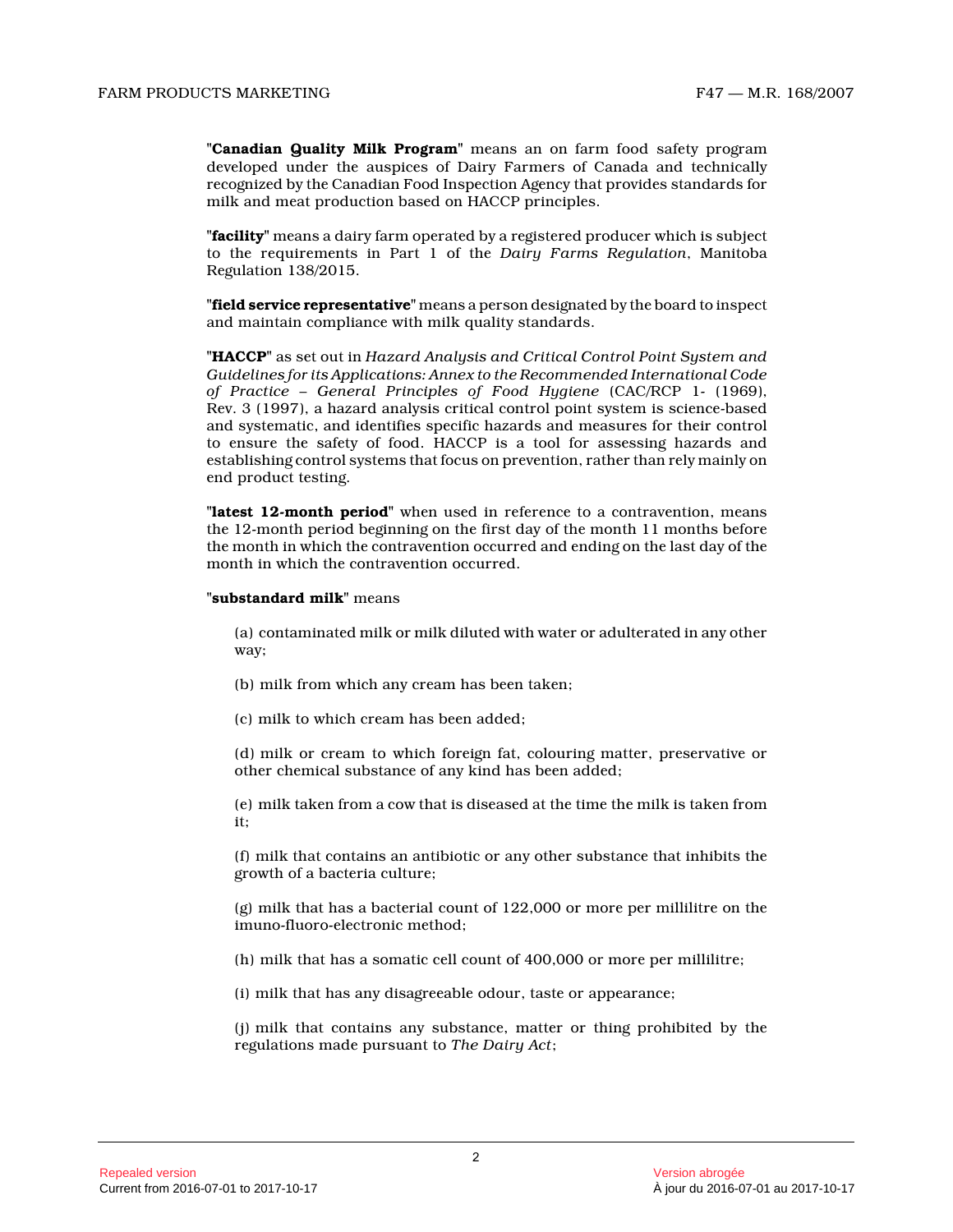(k) milk that contains a substance, matter or thing in excess of the amount thereof permitted by the regulations made pursuant to *The Dairy Act* ;

(l) milk that has any substance, matter or thing removed therefrom contrary to the regulations made pursuant to *The Dairy Act* ;

(m) milk that comes from premises that do not comply with the standards set out in the regulations made pursuant to *The Dairy Act* ;

(n) milk that is produced by a producer that does not meet the standards set out in the Canadian Quality Milk Program as adopted by the board;

(o) milk that is produced by a producer who does not comply with the applicable on-farm requirements specified in the *Recommended Code of Practice for the Care and Handling of Dairy Cattle*, published by Agriculture Canada and incorporated by reference into the *Animal Care Regulation*, Manitoba Regulation 126/98, by section 2 and Schedule A of that regulation.

**"tested"** means tested by a duly qualified laboratory designated by the board in accordance with the procedure set by the board in this regulation.

**"Validation"** is the process of evaluation to determine compliance with the Canadian Quality Milk Program requirements.

**"Validator"** means a person appointed by the board to evaluate compliance with the Canadian Quality Milk Program requirements.

M.R. 79/2012; 84/2016; 95/2016

#### **Bacteria**

**2(1)** In this section, **"contravention"** means the marketing of milk that is tested and found to have a bacteria count of 122,000 or more per millilitre on the imuno-fluoro-electronic method.

**2(2)** A producer who commits a contravention under this section is to receive a warning from the board for the first contravention in the latest 12-month period.

**2(3)** A producer who commits more than one contravention in the latest 12-month period shall pay a penalty with respect to all milk marketed by the producer in the month in which the contravention occurs of

(a) \$3 per hectolitre if the contravention is the producer's second contravention in the latest 12-month period;

(b) \$4 per hectolitre if the contravention is the producer's third contravention in the latest 12-month period;

(c) \$5 per hectolitre if the contravention is the producer's fourth contravention in the latest 12-month period; and

(d) \$7 per hectolitre if the contravention is the producer's fifth contravention in the latest 12-month period and \$7 per hectolitre for each additional contravention in the latest 12-month period.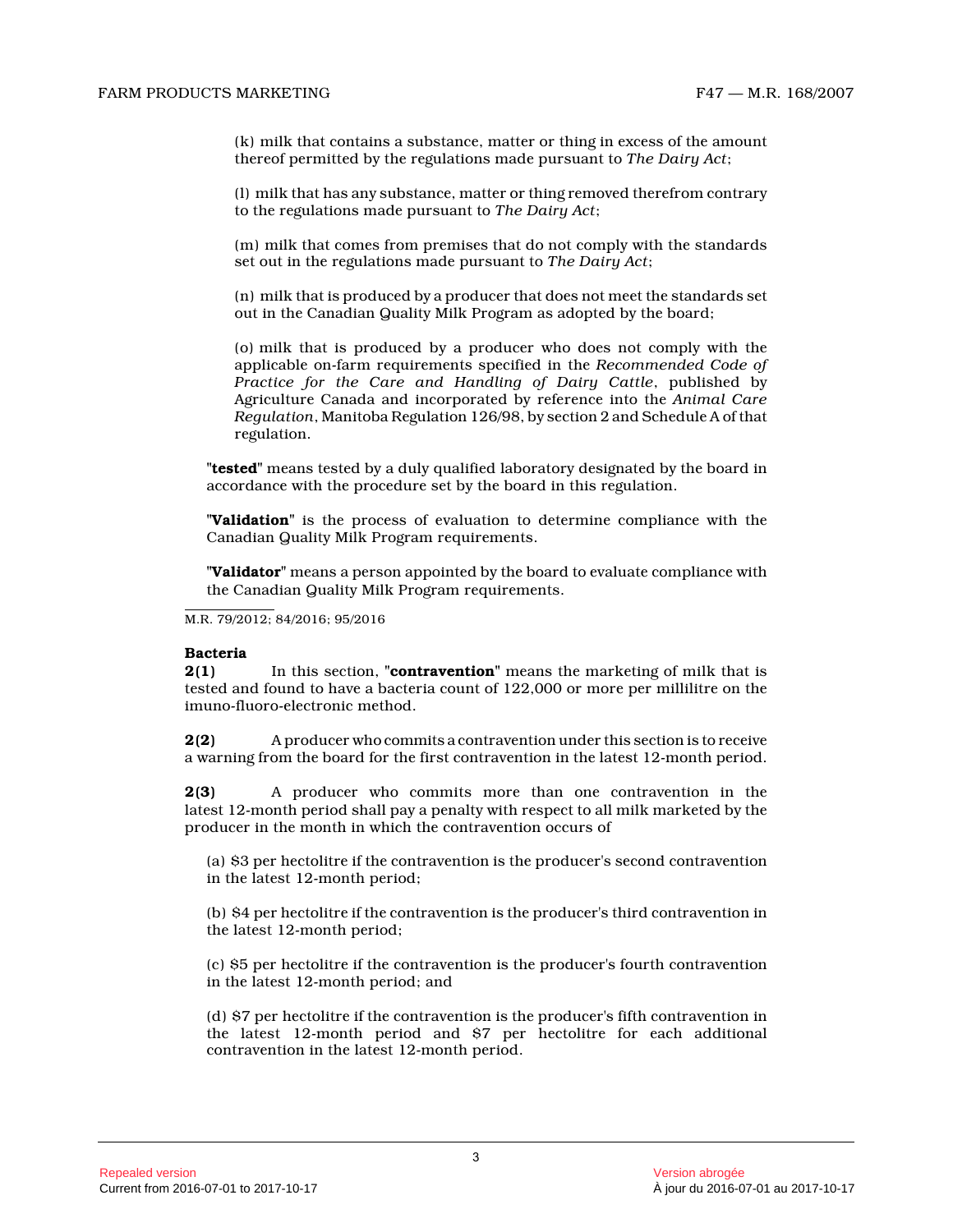**2(4)** Where a producer is liable to pay a penalty under clause 2(3)(d), milk pickups from that producer shall be suspended until two consecutive milk samples taken at least six days apart are tested and found to have a bacteria count which would not constitute a contravention.

M.R. 79/2012

#### **Adulteration**

**3(1)** In this section, **"contravention"** means the marketing of milk that is tested by the Thermistor method and found to have a freezing point of -0.507  $^{\circ}\mathrm{C}$  or warmer.

**3(2)** A producer who commits a contravention under this section is to receive a warning from the board for the first contravention in the latest 12-month period.

**3(3)** A producer who commits more than one contravention in the latest 12-month period shall pay a penalty with respect to all milk marketed by the producer in the month in which the contravention occurs of

(a) \$3 per hectolitre if the contravention is the producer's second contravention in the latest 12-month period;

(b) \$4 per hectolitre if the contravention is the producer's third contravention in the latest 12-month period;

(c) \$5 per hectolitre if the contravention is the producer's fourth contravention in the latest 12-month period; and

(d) \$7 per hectolitre if the contravention is the producer's fifth contravention in the latest 12-month period and \$7 per hectolitre for each additional contravention in the latest 12-month period.

**3(4)** If a producer is liable to pay a penalty under clause (3)(d), milk pickups from that producer are suspended until two consecutive milk samples taken at least six days apart are tested and found to have a freezing point lower than -0.507°C.

M.R. 79/2012; 252/2014

#### **Production standards**

## **4(1)** In this section, **"contravention"** means

(a) the marketing of milk that has been produced at a facility that is not equipped or operated in accordance with the applicable provisions of *The Dairy Act* and the regulations made under it;

(b) the marketing of milk that has been produced at a facility that is not equipped or operated in accordance with the applicable provisions of the Canadian Quality Milk Program;

(c) non-compliance with a direction by a field service representative to correct or remedy a contravention under clause (a) or (b); or

(d) the refusal by a registered producer to allow a field service representative to enter and inspect a facility.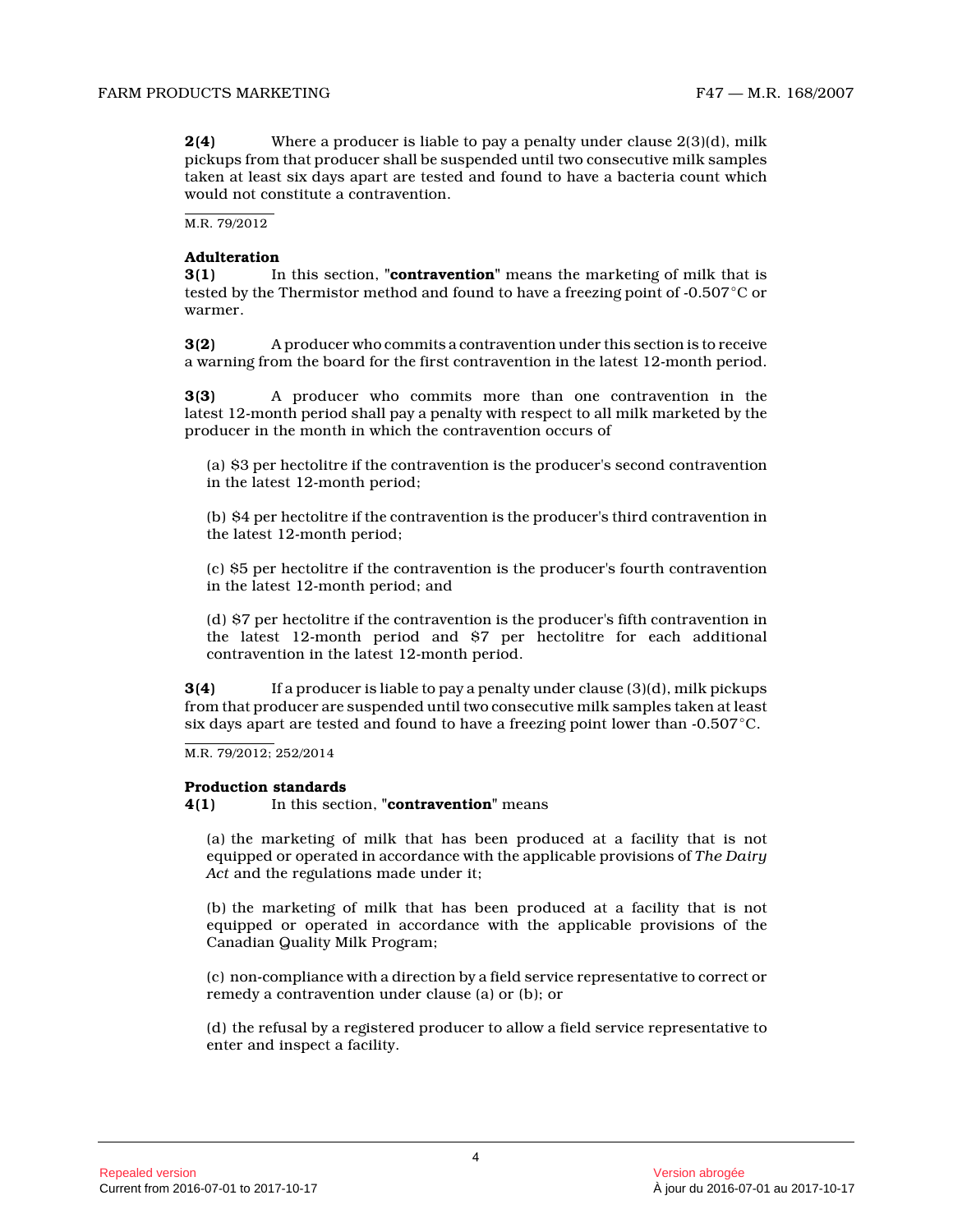**4(2)** A producer who commits a contravention in the latest 12-month period shall pay a penalty with respect to all milk marketed by the producer in the month in which the contravention occurs of

(a) \$3 per hectolitre if the contravention is the producer's first contravention in the latest 12-month period;

(b) \$4 per hectolitre if the contravention is the producer's second contravention in the latest 12-month period;

(c) \$5 per hectolitre if the contravention is the producer's third contravention in the latest 12-month period; and

(d) \$7 per hectolitre if the contravention is the producer's fourth contravention in the latest 12-month period and \$7 per hectolitre for each additional contravention in the latest 12-month period.

**4(3)** Where a producer is liable to pay a penalty under clause (2)(d), milk pickups from that producer shall be suspended until the producer's premises and equipment are inspected by a dairy inspector appointed under *The Dairy Act* and found to comply with *The Dairy Act* and regulations made under it.

**4(4)** A registered producer must allow a field service representative to enter and inspect a facility, take samples from the facility and observe and monitor production and marketing activities within the facility.

M.R. 79/2012; 95/2016

#### **Somatic cell count**

**5(1)** In this section **"contravention"** means the marketing of milk that is tested and found to have a somatic cell count of 400,000 or more per millilitre.

**5(2)** A producer who commits a contravention under this section is to receive a warning from the board for the first contravention in the latest 12-month period.

**5(3)** A producer who commits more than one contravention in the latest 12-month period shall pay a penalty with respect to all milk marketed by the producer in the month in which the contravention occurs of

(a) \$3 per hectolitre if the contravention is the producer's second contravention in the latest 12-month period;

(b) \$4 per hectolitre if the contravention is the producer's third contravention in the latest 12-month period;

(c) \$5 per hectolitre if the contravention is the producer's fourth contravention in the latest 12-month period; and

(d) \$7 per hectolitre if the contravention is the producer's fifth contravention in the latest 12-month period and \$7 per hectolitre for each additional contravention in the latest 12-month period.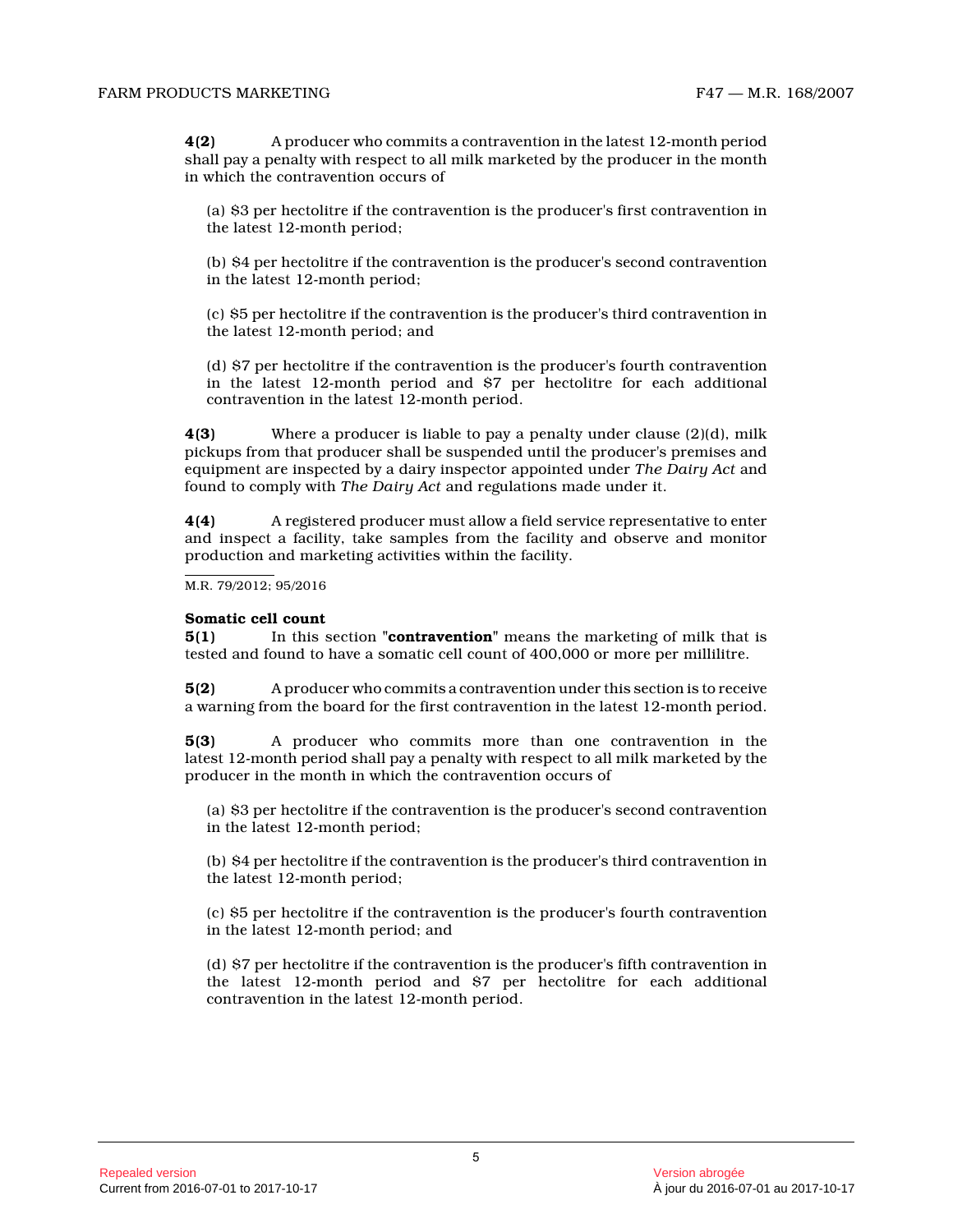**5(4)** A producer who commits five or more contraventions in the latest 12-month period in addition to the penalties set out in clause (3)(d) shall be suspended from milk pickups if

(a) before July 31, 2013 five or more contraventions in the latest 12-month period are as a result of marketing milk that has a somatic cell count of 500,000 or more per millilitre;

(b) after July 31, 2013 five or more contraventions in the latest 12-month period are as a result of marketing milk that has a somatic cell count of 400,000 or more per millilitre.

**5(5)** A producer who is suspended from milk pickups shall be suspended until two consecutive milk samples taken at least six days apart are tested and to have a somatic cell count of less than

(a) 500,000 per millilitre where the suspension is imposed under clause (4)(a); or

(b) 400,000 per millilitre where the suspension is imposed under clause (4)(b).

M.R. 79/2012

#### **Antibiotics**

**6(1)** The following definitions apply in this section.

**"contravention"** means the marketing of milk that is tested and found to contain an antibiotic substance or other substance that inhibits the growth of a bacteria culture.

**"damaged milk"** means all milk transported in a truck other than the milk of the contravening producer or producers.

**6(2)** A producer who commits a contravention shall pay a penalty as follows:

(a) where a truckload of milk cannot be marketed because of a contravention under this section, the producer whose milk is found to be in contravention shall not be paid for his or her milk marketed on that day and, in addition, is liable to the board in an amount equal to the value of the damaged milk plus the cost, including transportation, dumping and other related costs, of disposing of all of the milk in that load;

(b) where more than one producer is liable under clause (a) in respect of the same truckload, each producer is liable in the same proportion that the producer's milk has to the volume of the damaged milk.

**6(3)** Where a producer becomes liable to pay a penalty under subsection (2) in respect of milk marketed in any month

(a) the board shall give notice in writing, as soon as possible, to the producer of the penalty payable and the method of calculation of the penalty;

(b) the producer shall pay the penalty to the board on or before a date 90 days after the issue of the notice by the board;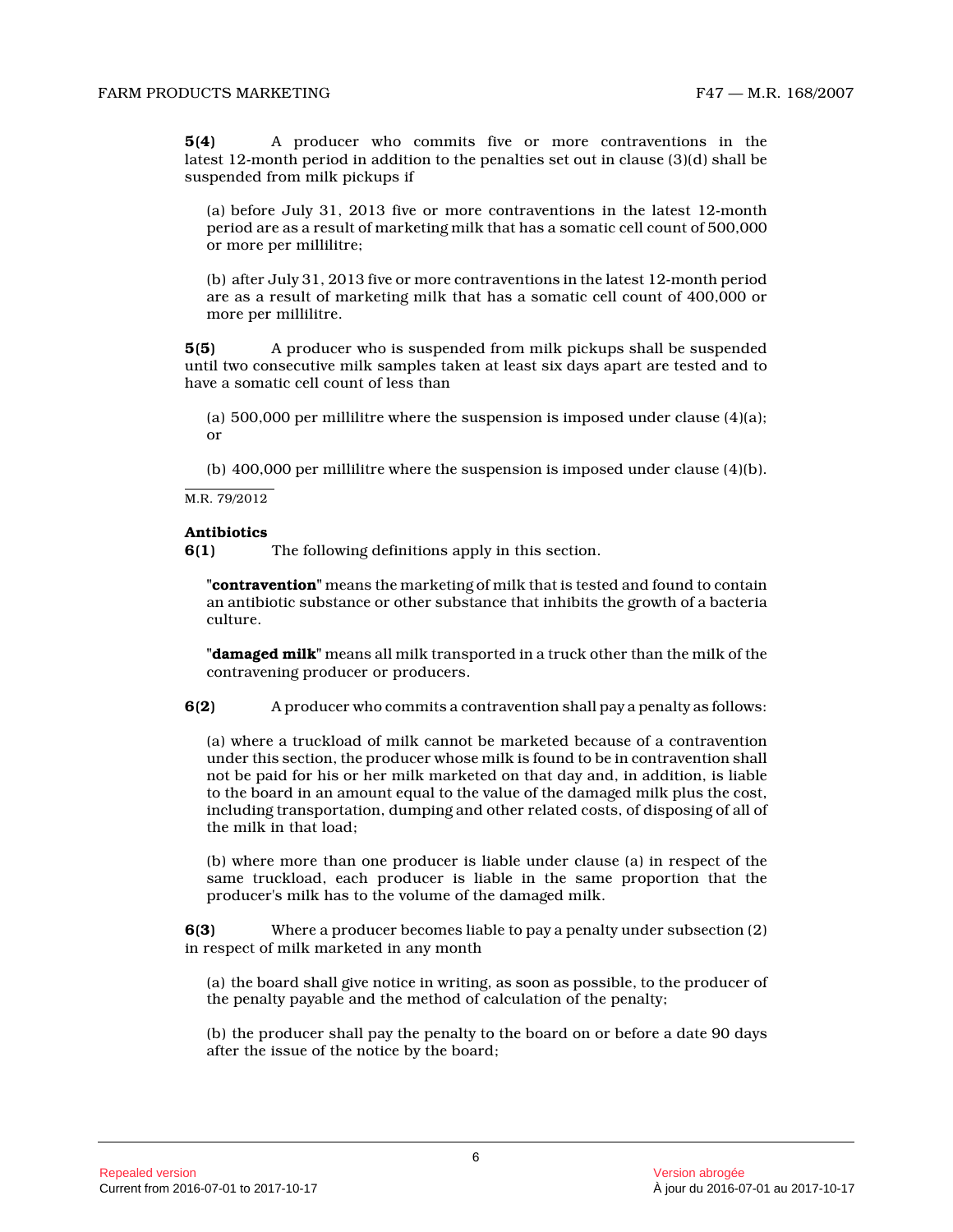(c) the board may

(i) at any time deduct and retain the amount of the penalty from the proceeds of any program payments from the monthly Quota Exchange System due to the producer, and

(ii) at any time after the date referred to in clause (b), deduct and retain the amount of the penalty from money that the board receives from the sale of milk marketed by the producer; and

(d) interest at the rate set by the board from time to time shall be payable and collected on any amounts unpaid from the date referred to in clause (b).

#### **Penalties under more than one section**

**7** Where a producer in a month commits contraventions under section 2, 3, 4, 5 or 6 of this regulation, the producer shall pay the penalties for the contraventions under each section.

# **Notification**<br>8(1)

**8(1)** Where a producer is liable to pay a penalty under section 2, 3, 4, 5 or 6 of this regulation, the board shall notify the producer in writing within three days of the test results, stating the amount of the penalty and how it was calculated.

**8(2)** Where a producer is liable to a suspension of milk pickup under section 2, 3, 4, or 5, the board shall notify the producer in writing within three days of the test results and suspension shall be effective as of the sixth day of the month that the notification is given.

### **Due date for penalties**

**9** A penalty under this regulation is due and payable by the producer to the board within seven days after the issue of the notice under section 8, and the amount of the penalty shall be deducted and retained from money that the board receives from the sale of milk marketed by the producer.

#### **Testing procedure**

**10(1)** For the purpose of determining compliance with quality standards for bacteria, freezing point, and somatic cell count, milk that is marketed by a producer will be tested on a regular basis.

**10(2)** The test results used for the purpose of determining a producer's compliance with quality standards for bacteria, freezing point, and somatic cell count will be the average of all of the tests of that producer's milk in the month.

#### **Canadian Quality Milk Program**

**11(1)** In this section, **"contravention"** means failing to successfully implement requirements or failing to successfully achieve registration or failing to maintain registration in the Canadian Quality Milk Program.

**11(2)** Registration in the Canadian Quality Milk Program is mandatory for all registered producers and all producers must have successfully completed the following Canadian Quality Milk Program requirements and continue to maintain them on or before the following deadlines:

(a) standard operating procedures and treatment records by January 1, 2008;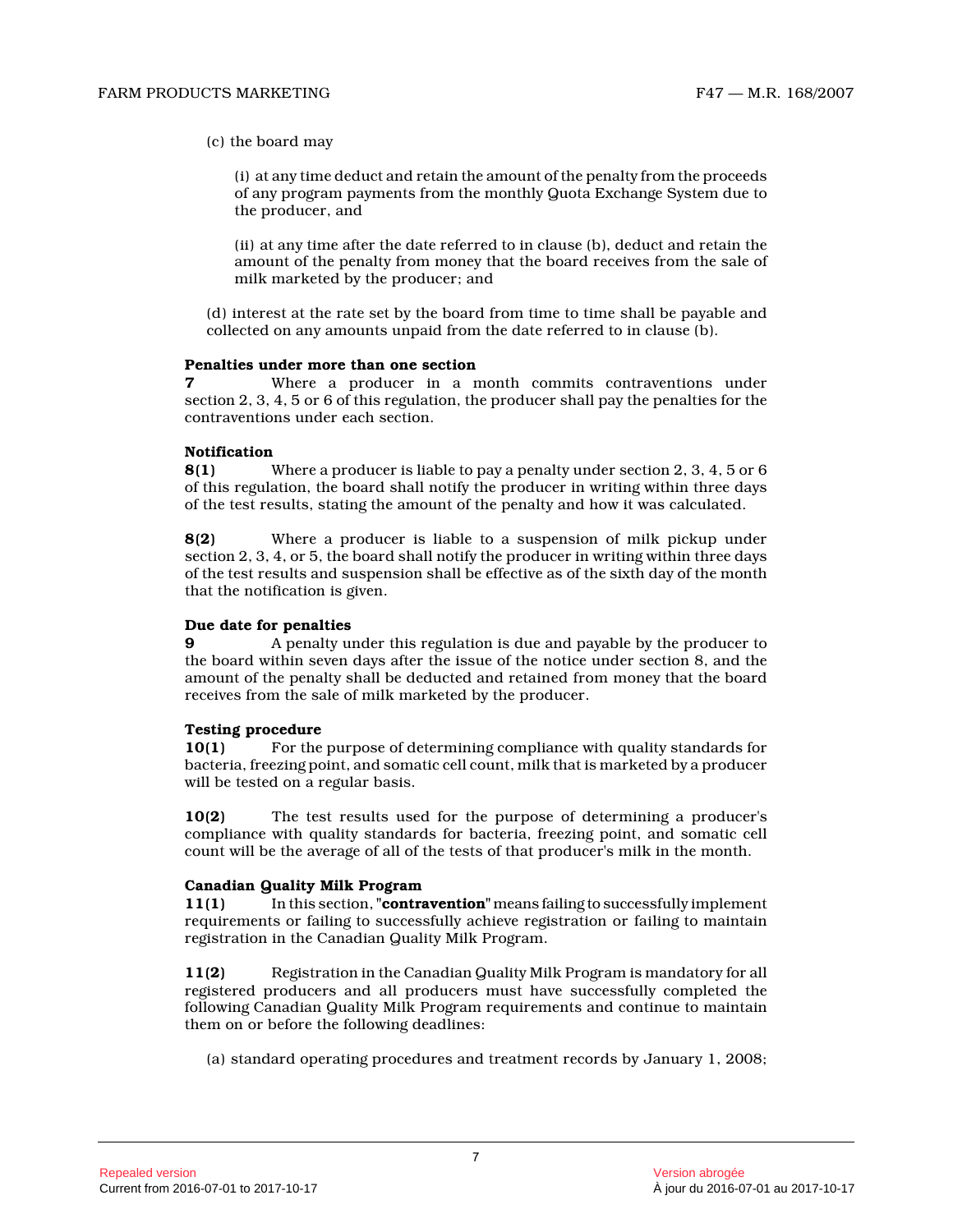(b) bulk tank temperature and emergency plans/corrective plans by July 31, 2008; and

(c) water bacteria test and temperature and equipment check by July 31, 2009.

**11(3)** All registered producers must be registered with the Canadian Quality Milk Program by July 31, 2010.

**11(4)** A producer shall pay a penalty with respect to all milk marketed by the producer that contravenes subsections (2) and (3) as follows:

(a) breach of clause  $(2)(a)$ , a penalty of \$1 per hectolitre based upon all milk marketed in the month of August 2007;

(b) breach of clause (2)(a) or (b), a penalty of \$2 per hectolitre for all milk marketed in the month of August 2008;

(c) breach of clause  $(2)(a)$  or (b) or (c), a penalty of \$3 per hectolitre for all milk marketed in the month of August 2009;

(d) breach of clauses (2)(a) or (b) or (c) or subsection (3), a penalty of \$4 per hectolitre for all milk marketed in the month of August 2010 and \$4 per hectolitre each month thereafter if not registered.

**11(5)** A penalty under clause (4)(a) is due and payable by the producer to the board on January 15, 2008 and the amount of the penalty shall be deducted and retained from money that the board receives from the sale of milk marketed by the producer.

**11(6)** A penalty under clauses (4)(b) and (c) is due and payable by the producer to the board on September 1 of each year, and the amount of the penalty shall be deducted and retained from money that the board receives from the sale of milk marketed by the producer.

**11(7)** A penalty under clause (4)(d) is due and payable by the producer to the board each month commencing September 1, 2010, and the amount of the penalty shall be deducted and retained from money that the board receives from the sale of milk marketed by the producer in each preceding month.

**11(8)** Where a producer is liable to pay a penalty under clause (4)(a) the penalty shall be refunded to the producer if the producer remedies the contravention by January 31, 2008.

**11(9)** Where a producer is liable to pay a penalty under clause (4)(b) or (c) the penalty shall be refunded to the producer if the producer remedies the contravention by November 30 of the year in which the penalty is paid. No refund will be made for a penalty under clause (4)(d).

#### **Marketing of substandard milk**

**12(1)** Despite the penalty provisions of this regulation, the board may at any time, without prior notice, refuse to pick up, accept or market milk from a producer if, based on reasonable grounds, the board is of the opinion that the milk is substandard milk or that the milk will not be accepted for delivery by a processor or the marketing of the milk will not be in the public interest or health. The suspension of pickups shall continue until the board is satisfied that such producer's milk may reasonably be expected to comply with quality standards.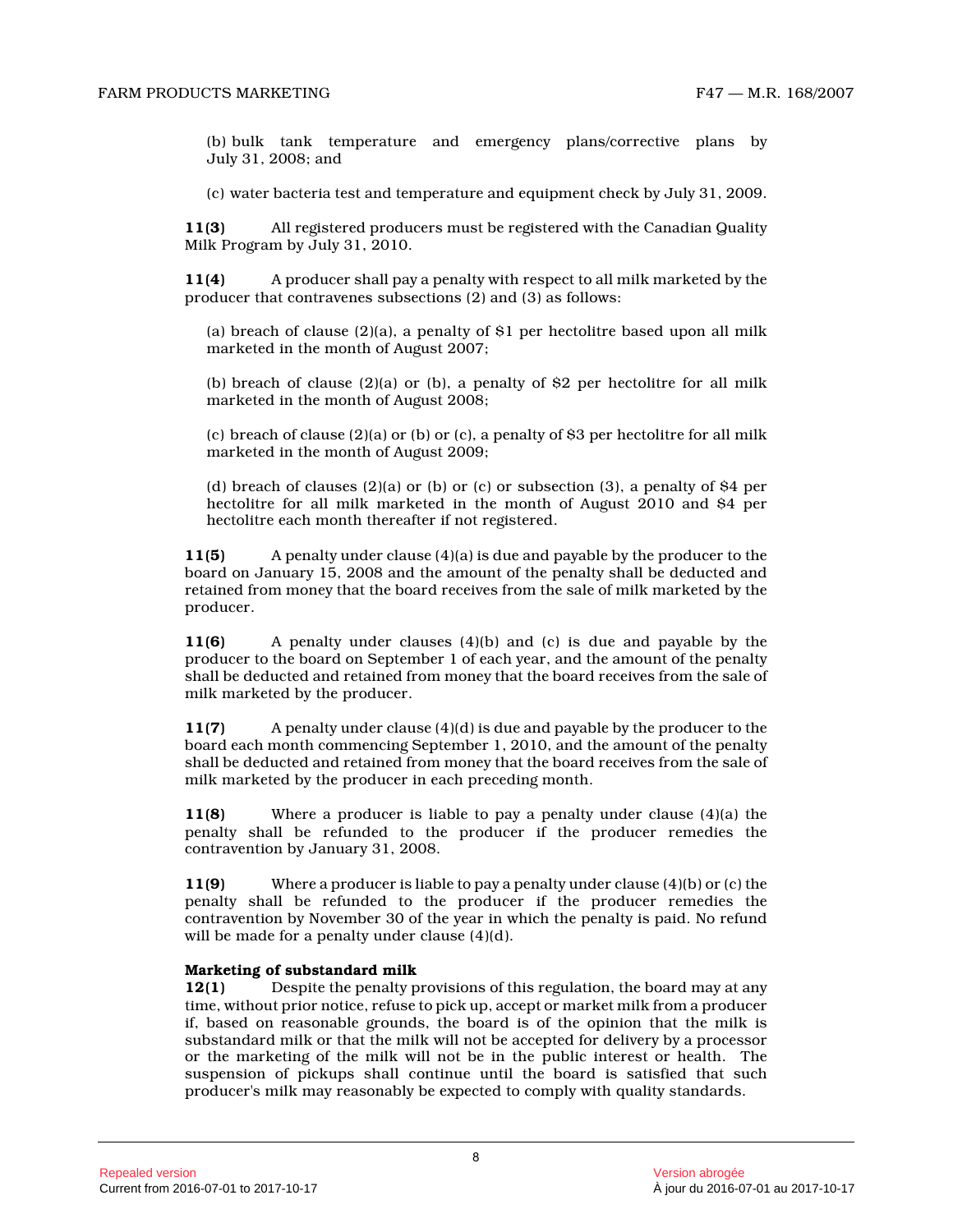**12(2)** The board may cancel or suspend the registration or licence of a producer, or suspend, reduce or cancel, either on a temporary basis or on a permanent basis the daily quota of a producer if such producer repeatedly markets substandard milk to the board.

**12(3)** The board may cancel or suspend the registration of a producer, or suspend, reduce or cancel, either on a temporary basis or on a permanent basis the daily quota of a producer if such producer markets to the board substandard milk as defined in clause (o) of the definition "substandard milk" in section 1.

**12(4)** Despite the penalty provisions in subsections (1), (2) and (3), the board may, instead of suspending the registration, licence or daily quota of a producer, impose a financial penalty as determined by the board. However the penalty must not be greater than the value of the milk to be marketed by the producer to the board during the period of suspension.

M.R. 84/2016

### **Appeal**

**13(1)** A producer may within five days of notice of penalty or suspension of pickup give written notice to the board of an appeal of the penalty or suspension of pickup. The board shall hear the appeal at the next duly scheduled meeting of the board. The appeal shall be held in accordance with the rules set out for hearings by the board.

**13(2)** The board may at the appeal hearing dismiss the appeal or waive or reduce a penalty or a suspension of pickup under this regulation if it is satisfied that it is appropriate to do so, considering any factors the board reasonably considers relevant including, but not limited to, the following:

- (a) public interest in a good quality milk supply;
- (b) reasonable requirements of manufacturers and processors;
- (c) effects of the contravention on other milk producers;
- (d) any special circumstances of the contravention or the producer;
- (e) any measures taken or promised by the producer to prevent further contraventions.

**13(3)** If the board upholds the financial penalty, the penalty will take effect seven days after the decision of the board, but enforcement will be stayed if the board receives confirmation that the producer has made an appeal to Manitoba council in accordance with the procedure set out in *The Farm Products Marketing Act* .

**13(4)** Any appeal of a suspension of pickup of milk will not act as a stay of the suspension.

## **Repeal**

**14** The *Milk Quality Regulation*, Manitoba Regulation 132/2006, is repealed.